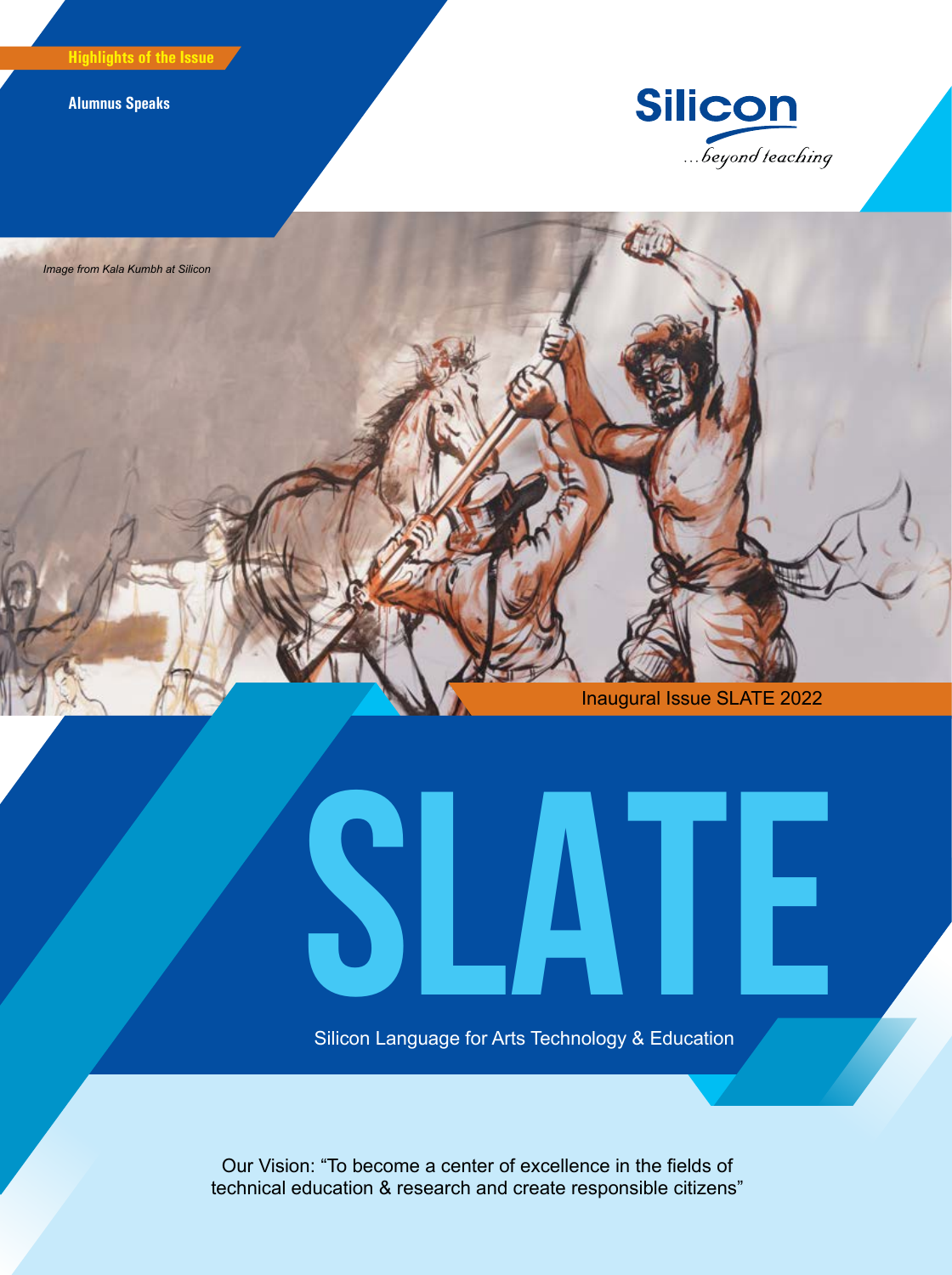## **From the Editor's Desk...**

'The Times They Are a-Changin' is a very famous song by iconic singer and songwriter Bob Dylan, a Nobel Laureate in Literature and regarded as one of the greatest songwriters of all time. We feel that the song is appropriate for these times. Keeping that tune in mind, we are revamping our beloved *SLATE* quarterly with a new look and feel. Some of the feature articles remain, but we have reduced some portions of the content, particularly news, which were duplicated in many parallel forums and have become redundant here. We are introducing a collage of photos of recent happenings at Silicon, on the inside front and inside back covers, to tell the tale in pictures. Some 'stories' pertaining to Silicon will also appear in future editions.

Having endured two years of COVID-related upheavals, finally there appears to be light at the end of the tunnel. Activities are being held in-person, and not via a video screen; all processes are beginning to assume some degree of normalcy. This bodes well for us in terms of student, faculty and alumni interactions, which will be the backbone of every issue.

We will continue to be a student-driven, faculty mentored publication, and present to you quality articles that we feel are reflective of the current times. Let us know what you think, and we will certainly be receptive to your suggestions.

Wish you happy reading and enjoy the new *SLATE*!

**Prof. Jaideep Talukdar** *jaideep@silicon.ac.in*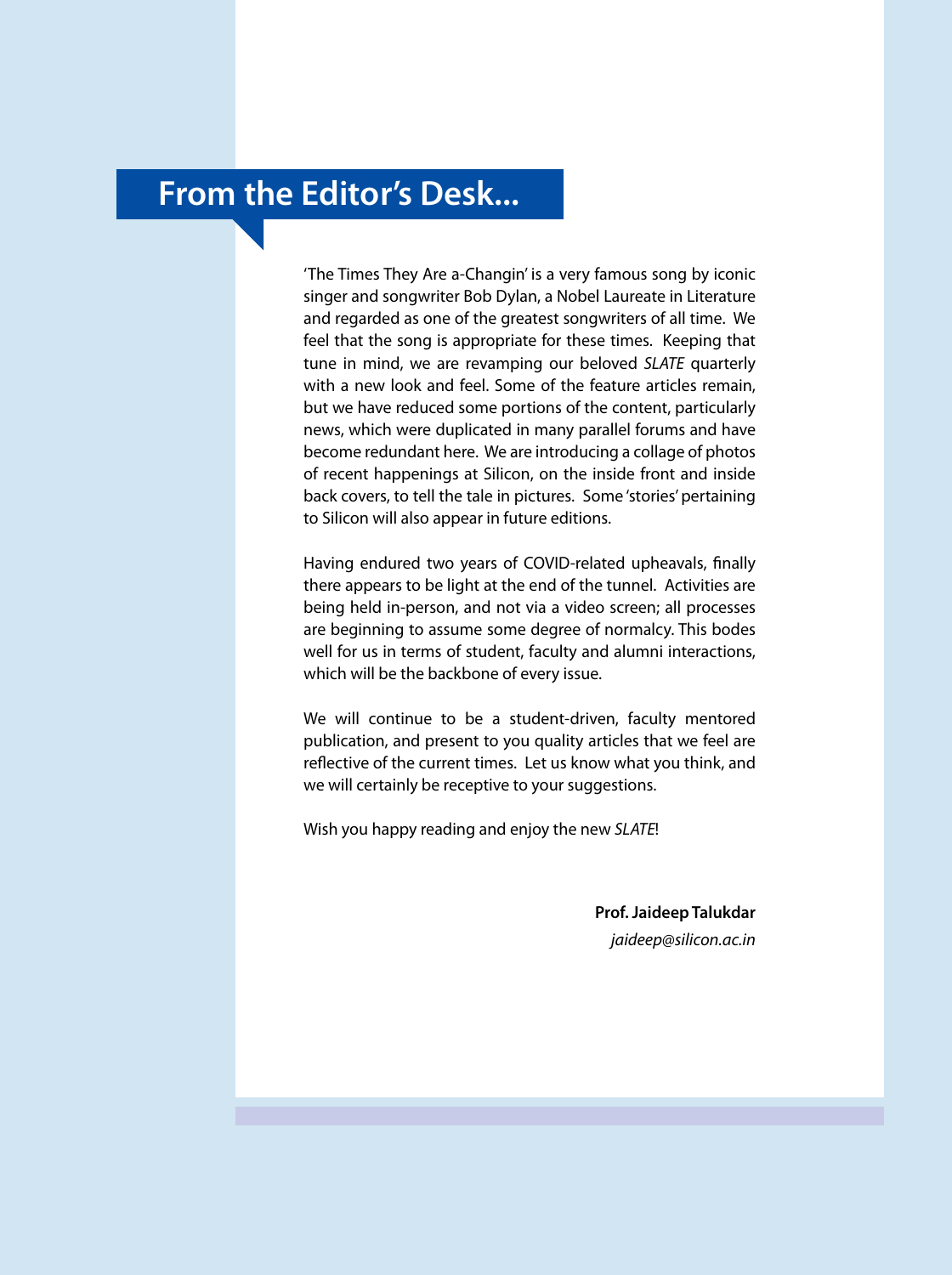

## **EDUCATING US 'The Thatcher Effect'**



The human brain is very susceptible to tempo and melody. It discerns what it is made to. In short, it's acquiescent.

The world has numerous complexities residing in its vicinity which makes for the comprehensive uniqueness of the very incongruity of the mortal beings, termed as HUMANS. Speaking of complexities, one of the most composite entities to ever exist is a human brain, and THATCHER EFFECT is no doubt a testimony to the above-mentioned fact.

Thatcher effect was first demonstrated by Peter Thompson in 1980 at York University. It's named as such because the photograph that was used was of the then British Prime Minister, Margaret Thatcher.

The phenomenon basically involves the act of looking at an upside-down picture which looks completely customary until it's reverted back to its original configuration and it's then perceived that the eyes and the mouth were upended as well, which was not witnessed by the human brain when the entire picture was inverted.

One dominant reason for this occurrence materializing is accounted to the fact that a large part of the brain is assigned the task of conceding faces the first thing that the encephalon intercepts is a face, in places where they don't even exist! Whenever a human witnesses any object, they first expect the particular object to be arranged and placed in accordance with what their visual field presumes i.e., eyes first and then the chin, but when the image is turned upside down, the human brain fails to detect any evident inaccuracies. Coming to next, whenever we see a smiling face, we

immediately acknowledge the fact that the other person is contented, but when the image is inverted the brain flounders to recognise the reason and the ulterior motive behind the expression adopted and as a consequence becomes incapable to recognise any drastic changes in the arrangements of various aspects of the human face in the picture.

Coming to a plausible explanation of the phenomenon, there's this one explanation which elucidates that when an earthling usually comprehends and visualizes an image, it usually tries to compare it with the ideal model of the same presiding in the viewer's brain and then it slowly tries to focus on each individual aspect, but the human brain doesn't have any model image of an upside-down face, so it fails to visualize the image properly and fails to see any issue.

This effect is also being investigated in people suffering from prosopagnosia, a cognitive disorder, where the ability to recognise familiar faces, including the one's of their own, is impaired, interestingly, people suffering from this disorder are able to detect the discrepancy in the Thatcherized face easily than others.

So, after culminating all the antecedent facts and figures we can reach the conjecture that the way a human brain functions is pretty mysterious and bizarre in a whole lot of ways. It's all about the perspective of the individual that matters by the end of the day.

**Avinash Prasad**

ECE, 6th Sem.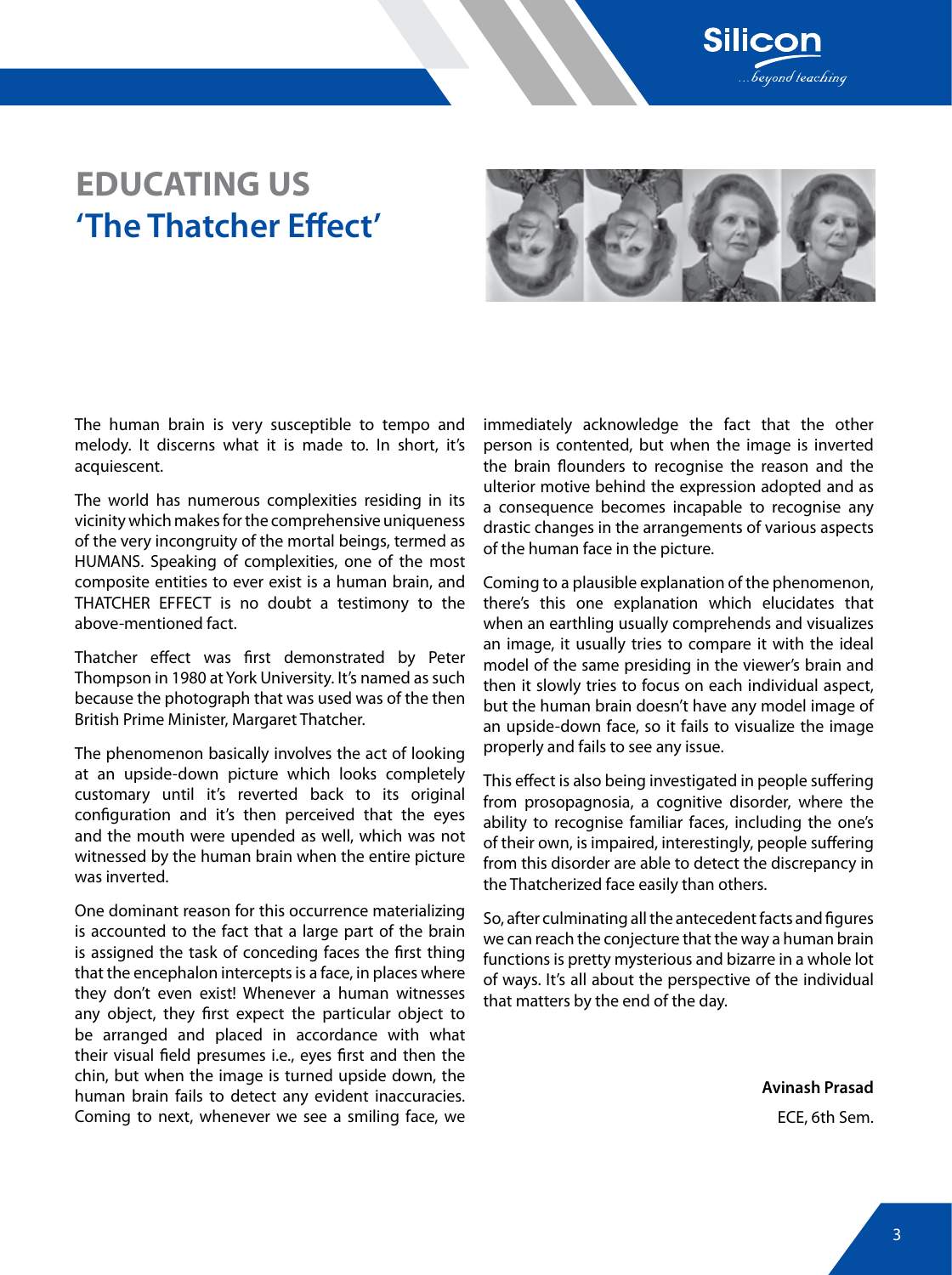# **FOOD FOR THOUGHT Do languages shape the way we think?**

**SLATE** 

"To have a second language is to have a second soul" - Charlemagne, Holy Roman Emperor

We, humans, are social animals and language forms the basis of our society. Language helps us transmit really complicated thoughts to one another. It is because of language we are able to transmit our ideas across vast reaches of space and time.

We know there isn't just one language in the world. There are thousands of them, about 7000, spoken around the world. And all of them differ from one another in more than one way. Some languages have different sounds, they have different vocabularies and they also, very importantly, have different structures. This brings us to the question, does the language we speak shape the way we think?

Before diving into the question, let me give you a couple of examples. An Aboriginal community in Australia is the Kuuk Thaayorre people from Pormpuraaw at the very west edge of Cape York. What sets the Kuuk Thaayorre apart from others is that they don't use words like left and right. Instead, they use cardinal directions, north, south, east and west, to describe everything.

In fact, they greet each other by asking which way they are headed. Now imagine you have to say the direction you are headed to every other person you meet, wouldn't that make you more oriented.

Lots of languages have grammatical gender, every noun is assigned a gender, often masculine and feminine, and these genders differ across languages. So, for example,



the sun is feminine in German, but masculine in Spanish and it is the reverse for the moon. Could this actually have any effect on how people think? Do German speakers think of the sun as somehow more female, and the moon as somehow more male? It turns out that's actually the case.

Quite clearly, the structure of the language we speak and the culture it comes from has a drastic impact on the way our thought process is shaped. Now, the tragic thing is that we're losing so much of this linguistic diversity; we're losing about one language a week. Studies suggest that half of the world's languages will be gone in the next hundred years.

The even worse news is that right now, almost everything we know about the human mind and the human brain is based on studies of usually English-speaking undergraduates. This means we have excluded almost all other humans. So what we know about the human mind is not only a tiny fraction but also biased. While we take huge leaps in technology our science has a long way to go if we are to understand the working of our greatest gift, our mind.

**Anshuman Mahapatra**

ECE, 8th Sem.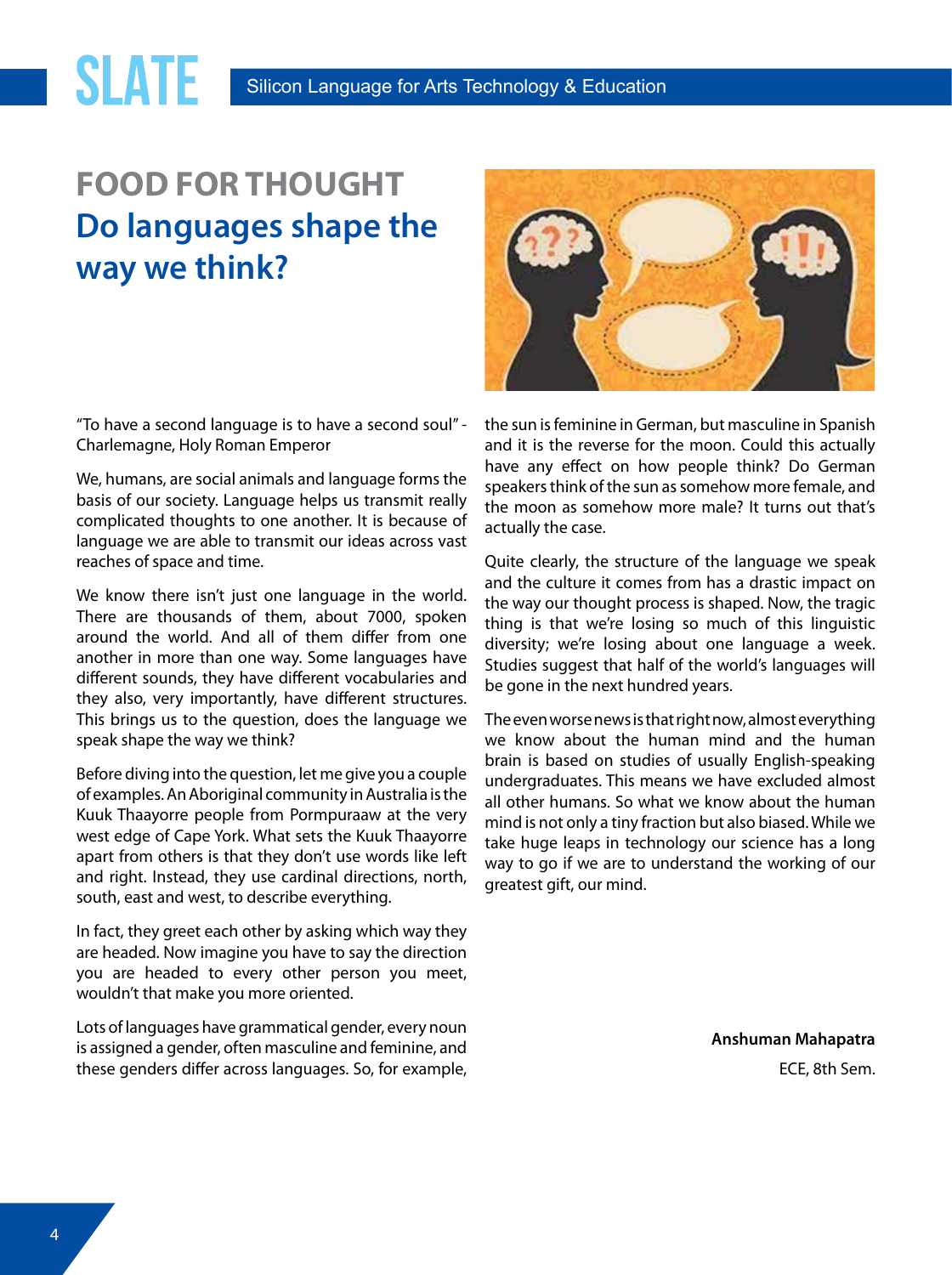

# **HEALTH WATCH COVID 19: The Age of Fear**

With beaded perspiration, breathlessness, racing blood pressure, flashing visions, nausea and chills, many of us have woken up at the dead of the night these days. Social media clamouring with the horrific ground reality of the COVID-19 situation, we see strangers begging for critical medicine, running around for a single hospital bed and gasping for a breath of oxygen. Amid the surging active cases in the country, with increasing numbers of death and unavailability of vaccines, people are forced into the caged dome of fear, anxiety, over thinking and panic attacks.

For those who have lived this situation up close, all hope seems lost, and life appears as an eternal miserable reminder of all the horrible events.

They say that your mind is as powerful as your thought, and it all comes true when we hear cases of selfisolation on the pretext of conferring COVID while all their symptoms are mind-stipulated.

The fear of this invisible enemy leads them to a state of paranoia, anxiety, and constant fear of the future and its uncertainties. These people tend to hoard medical supplies and reserve hospital beds when infected with mild symptoms, depriving the needy of the required amenities. They even make it a habit to watch the news now and then and fall into an intoxicating habit of keeping tabs on their near and dear ones. Some might even agree that the reason behind all these fusses might be the extended isolation and its side effects.

This said, the mental health of the country after this second wave of COVID has been severely deteriorated,



and the toll it has taken is vividly visible. But for every problem, there exists a solution, and so does for this.

Therapists have been insisting on keeping the mind healthy and positive throughout the pandemic. Healthy food, physical exercise (at least for 5 mins), breathing exercises, spending time in the garden along with nature, keeping yourself busy yet taking recursive breaks are some of the constantly stressed upon advice. Penning down thoughts might help as a coping mechanism for many. In case of the loss of any loved one, make sure to take time and grieve. Developing a hobby is another way to keep us busy, occupied and distracted from all the negativity. Accepting the fear of COVID, we should realise that though the threat is substantial, we are already doing all that we can do. Staying in touch with friends and family is a must in these harsh times, as they act as a much-needed support group.

The times are tough, and the world has turned into a war zone. The only thing that can protect us and keep us going is us. Maintaining a positive attitude and hoping for a better future are the only things we can do. Utilising these times productively, we can turn the disadvantage into an advantage. Let us try our best to keep ourselves healthy, occupied and away from all the negativity; because "This too shall pass".

> **Isha Bharadwaj** CSE, 8th Sem.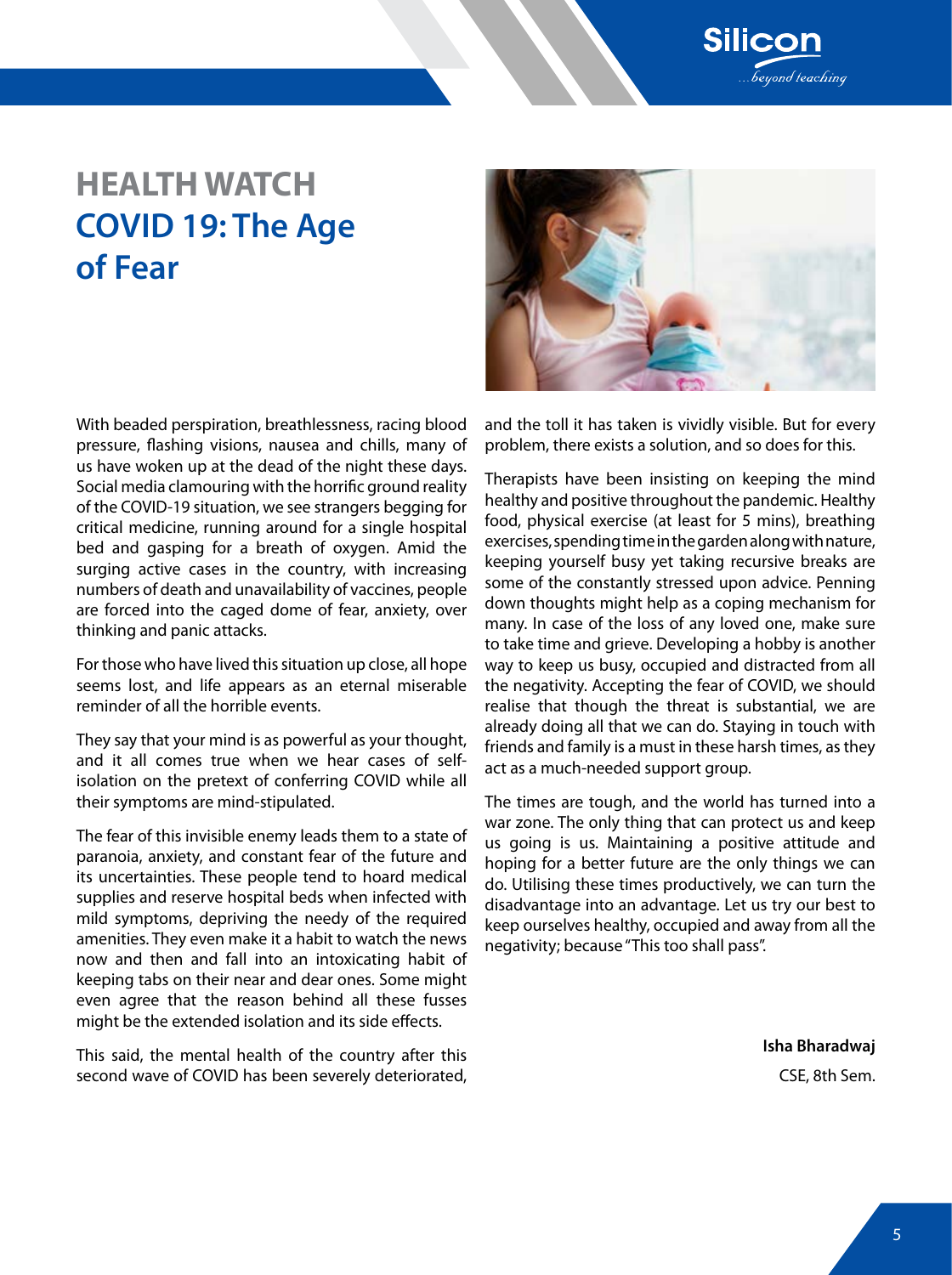# **MENTAL HEALTH:** *LET'S TALK* **Being Virtual: The new adaptation to learn and live**

**SLATE** 

The Only Constant in life is Change – Heraclitus

Humankind has faced the outbreak of this global pandemic COVID-19 in such an uncertain way that the perception of life has altered. The style and the pace of life are not the same as it was before the COVID-19 pandemic; rather it has changed significantly. The most difficult part is to maintain physical distance, as one of the safety measures, the fundamental trait of human beings to socialize with each other is denied.

Here, technology came as a savior, and the education system has adapted the virtual learning across the globe quite early compared to other sectors. Initially, it seemed convenient but gradually one realized that there are challenges in planning and execution of online classes by students, teachers, and parents. In more than 18 months the uneasiness is felt, and both physical and mental health gets affected.

Students generally report the difficulties they face during the virtual classroom sessions.

Educational institutes are the center of students' life and students used to learn and express many things by face-toface interaction. But this pandemic forced physical isolation and virtual interaction upon students, creating anxiety among students. In virtual classes, the scenario is quite different as students exercise their autonomy in attending classes. Due to online classes the students many a time feel confined and this feeling creates stress and anxiety of missing out on important information.

 During this pandemic one term has been coined, "ZOOM FATIGUE" which onsets by facing the screen for a prolonged period for video conferencing and online classes. It causes mental exhaustion and tiredness in both teachers and students.



Students report an inadequate set up for online classes, lots of distractions at home. Increased laziness and procrastination have become the way of life for a majority of students. As they are not answerable to anyone the habit of delaying tasks is formed and this creates a lazy and lethargic atmosphere.

Though the above difficulties look unsolvable, it is our mental block that does not allow us to look at the bigger picture. It is time to get out of one's mental comfort zone as online classes or the blended teaching-learning process is here to stay. Amid this pandemic, we have to be more solution-oriented in coping with these changes. Some of the suggestions are given below,

- Have a designated study space at home
- Connect with teachers, classmates and friends regularly
- • Identify your productive time of the day and maintain a regular schedule
- Make time to learn new skills
- Make time for physical exercise
- Pay attention to self-care and relaxation
- • Help in household chores
- Spend quality time with family
- • If possible get involved in community work

Our brain needs to be aware and alert to cope with such challenging times without being trapped by "learned helplessness". In any dilemmatic situation never hesitate to seek the help of mental health professionals, and be kind, sensible, and supportive to yourself as well as to others.

> **Dr. Saswati Jena** Counseling Psychologist, SIT-Bhubaneswar

> > Mob: +91 8093291243 Email: saswati.jena@silicon.ac.in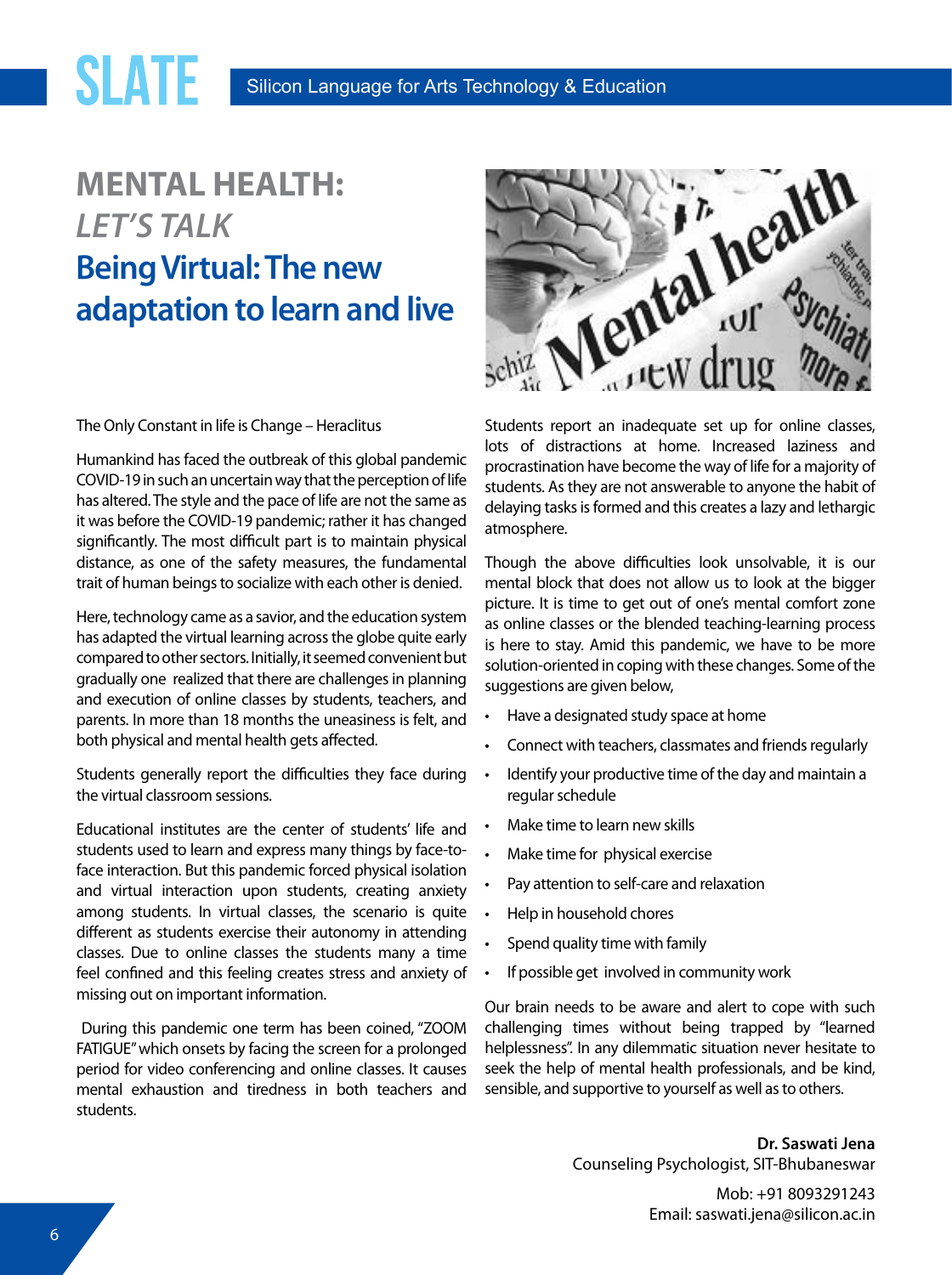



# **IN CONVERSATION WITH ...**

### *Dr. Prayag Prasad Mishra*

*Professor, Dept. of Basic Sciences and Humanities,* 

*efficiently took charge of the Covid situation at the Institute during the 2nd wave. This interview deals with his experiences, challenges and decisions during the tough and volatile times.*

Editor: Sir, Welcome to the interview. You were quite active in managing the Covid situation at the college during the 2nd wave of Covid. Would you like to share your overall experience of the same?

PPM: Thank you. Yes, I would love to do so. When our offline classes were in full swing, BMC advised us to stop these activities and to start everything under online mode keeping the second wave in mind. During this transit period, all our resident students were given an option of going home and attending classes from there. Some students decided to stay back in the hostel. We had around 30 students in the campus having 2/3 Covid positive cases. Slowly the number of positive cases increased among students and staff members. At the same time we had to run the canteen, create isolation rooms, quarantine halls, procure medicines, sanitizers, masks along with oxygen cylinders and to keep our Ambulance ready for emergencies.

Editor: What challenges did you face during the time and how did you tackle them?

PPM: Times were tough but I must thank our Director and the trustees for making everything simple for us. They were in regular touch with us and were always ready to extend their support at the time of need.

The guest house was converted to Quarantine centre for staff and students. In addition to that we kept 20 number of rooms from each residences as Isolation rooms. Affected staff/ students along with their family members were offered the guest house. Thanks to the effort made by one of our staff members, Mr Jitendra Nayak and his team. They worked hard at the ground level with the help of our Administrative officer and HOD, Admin. We provided medicines with the consultation of our doctor to all affected students and staff members who were residing in our quarantine centres.

Editor: How prepared are you for the third wave of Covid in case it affects us?

PPM: First of all, I pray to God not to make us witness the third wave. However, almost all our staff members are already vaccinated. We will also ensure that our students above 18 years will check-in to the campus with vaccination. We have kept dormitories ready in addition to the existing Isolation rooms on campus. Awareness among students in the form of notifications, posters is to be developed. An undertaking is being prepared and will be in action shortly. Hopefully we will overcome this phase too.

#### Editor: Any message to our readers?

PPM: We are currently living in uncertain times with the outbreak of Covid-19. While we are at home with our family or at work with our colleagues we should co-operate and should lend a patient ear to others because we do not know what the other is struggling with. People are grief-stricken at the loss of their loved ones and others are facing the disease themselves. In these trying times it is challenging to be entirely optimistic, but we must believe that this too shall pass. Regardless of vaccination we should take necessary precautions. We should keep sending messages of hope and give strength to the people who is battling this disease. Don't forget to pray and always be kind, try to stay positive. This is an opportunity to reflect. We must remind ourselves that together we can overcome the difficulty.

*Take care and stay protected.*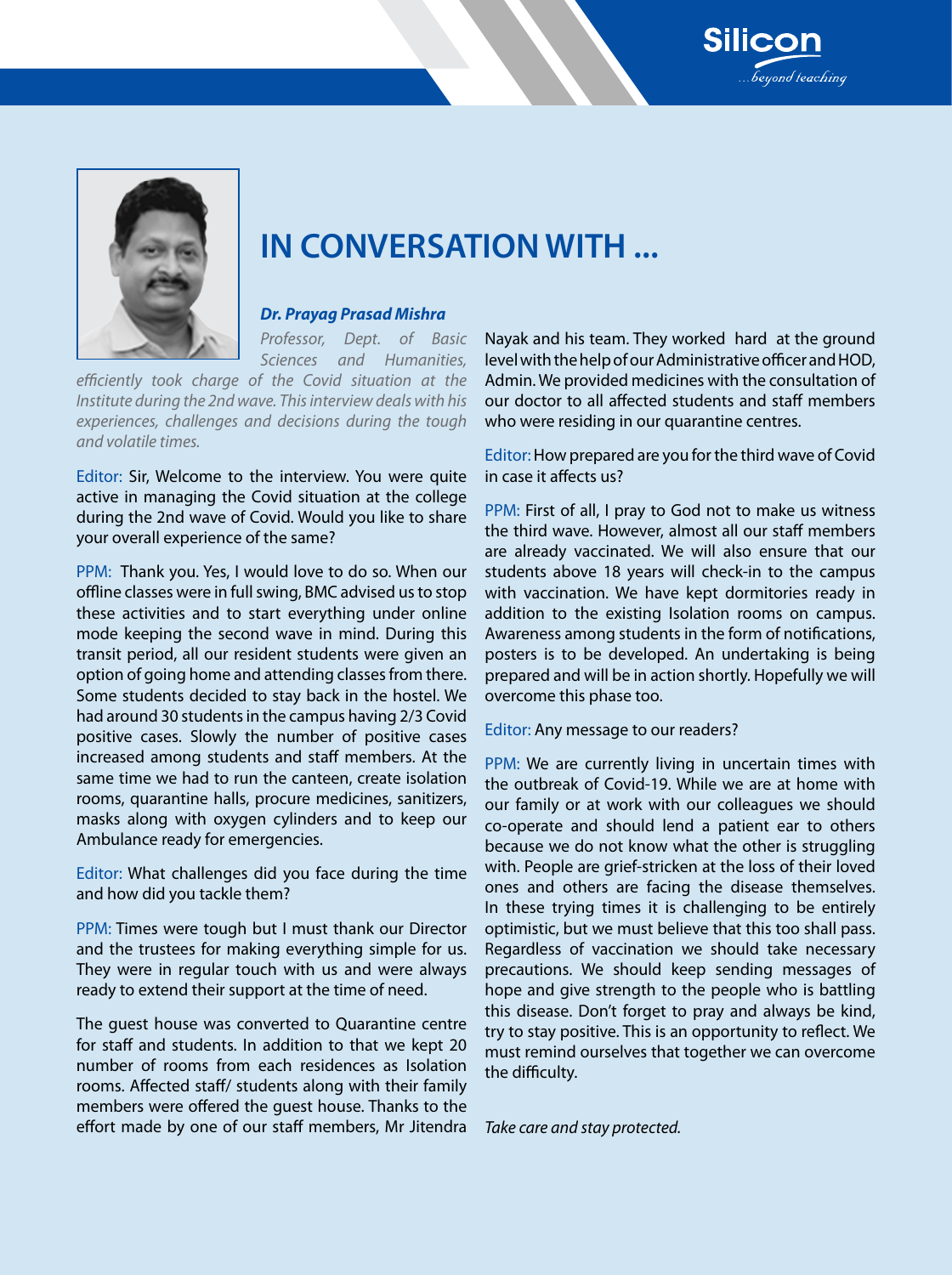## **IN CONVERSATION WITH ... The Social Media Cell**

In the previous issue we featured interviews of four members of the Social Media Cell at Silicon. The cell became active in the face of the Covid-19 pandemic to conduct programmes of various kind in the on-line mode. In this issue we publish to the conversations with six more members of the team.



### **Prashant Kumar**

Being one of the founding members I have actively participated in almost all the programs organized by the Social Media Cell. I started with Noesis where I used to click photos of the events and put stories of the live events, select and upload them in the official handle of the institute. I personally look into the video editing part and team management part, along with that I was also involved in anchoring the programmes. We believe in team work and distribute work among ourselves. This makes the job easy.



### **Rajeev Ranjan**

I was responsible for managing resources and our team as well. I had to deal with completion of tasks assigned and keeping up with schedules. Our team worked tirelessly to bridge the digital divide. We collected pictures, recorded and edited songs and performed to provide the best possible experience from our end. I was staying inside the college hostel during the lock down, so it was my responsibility to handle content and resources from this side and the urgency of tasks were quite troubling at times but eventually we took everything that came to us with excitement and enthusiasm.



### **Salvika Shubhangi**

In the farewell we were responsible for planning out the whole event. The flow, the coordination, the resources for the event were managed by us. I also hosted the farewell and was responsible to look after the freshers for the ECE branch. Major challenge that we faced for this "new normal" was connectivity, there were many instances when we faced this issue. I believe as the team is very supportive and understanding, we easily tackled challenges.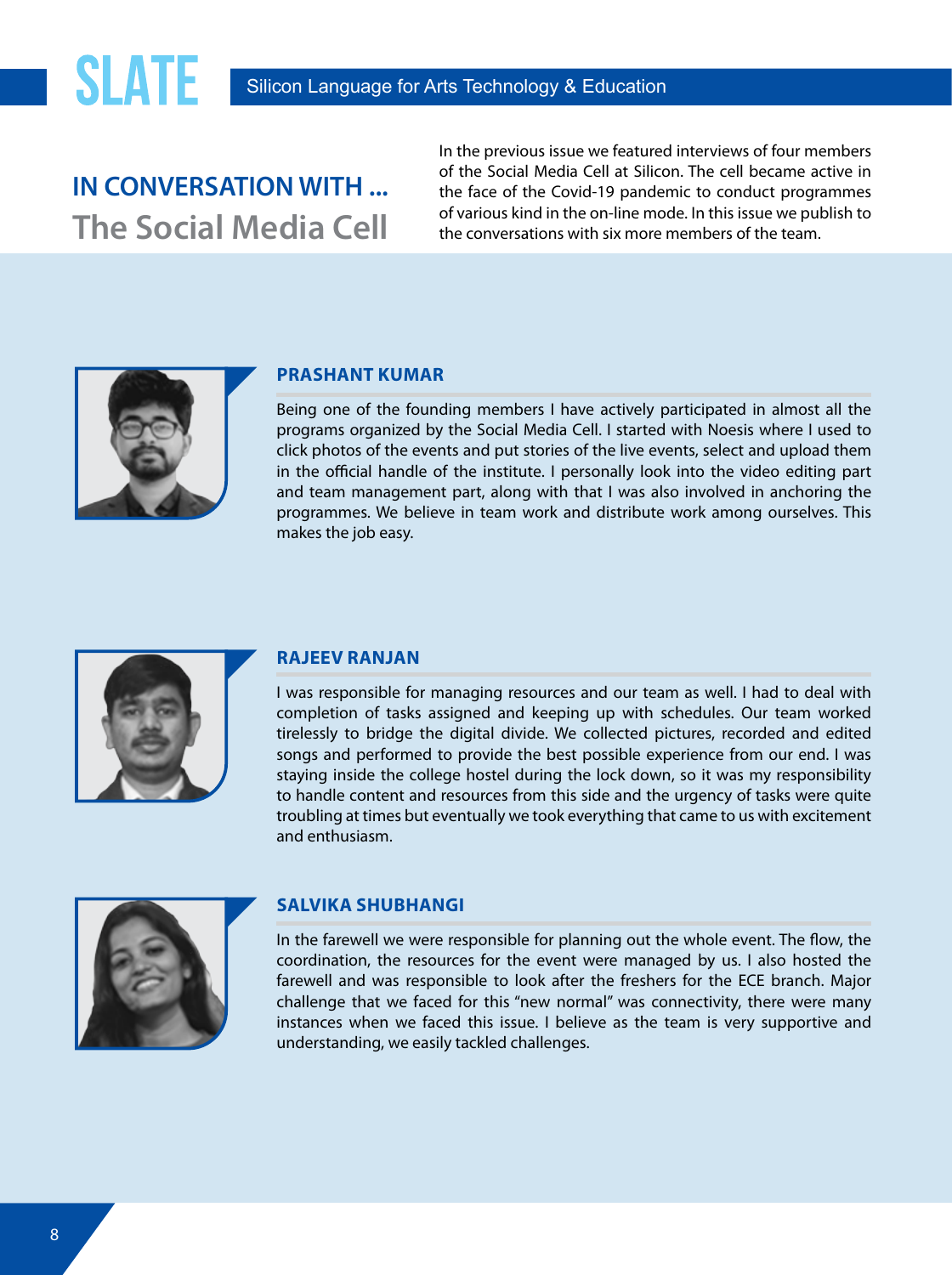

#### **Shreya Sarkar**

My major responsibilities were anchoring and content-writing. In the initial days my tasks mainly comprised of providing voice-overs for the videos and writing the captions for our Social Media posts. Arranging licensed versions so as to accommodate larger number of people, managing the audience on the online platform while maintaining the flow of the events simultaneously, dealing with network issues, promoting the events amongst the college audience, were the major challenges. Also, while the event was going on, last-minute changes always tended to make things more difficult. It has been a constant teaching-learning process in the team we all shared with each other what we knew, and learned the rest from each other. We always made sure that we gave our maximum effort to help each other too.

**Silicor** 

.<br>Seyond teaching



#### **Soumit Das**

I have been a part of all the programs, conducted by Silicon Social Media Cell right from April'20. Time management was always a challenge. We had to plan, collect and execute the program in the best possible way, in the short notice period. But we are proud of our TEAM SPIRIT. Each member of the Silicon Social Media Cell is proficient in their own field, and everyone delivers up to that very standard of output. Each member is allocated a different task, and a time frame is given to them. We the members of the Cell work independently, and all our work is reviewed internally. So, timely feedback and a good output is always present.



#### **Debadutta Pattanayak**

I joined the team right during its initial days as a part of the photography section. Then I upgraded my skills and helped the team with videography and editing, poster designing and management of the records during the events. The biggest challenge was to successfully build the Media front of the college on video conferencing applications, social networking sites and more. We took to the internet to research and implement new ways of connecting to people, and constantly learned from each other. Growth is always more of a personal trait, and being a part of this cell only pushed me further up on this ladder.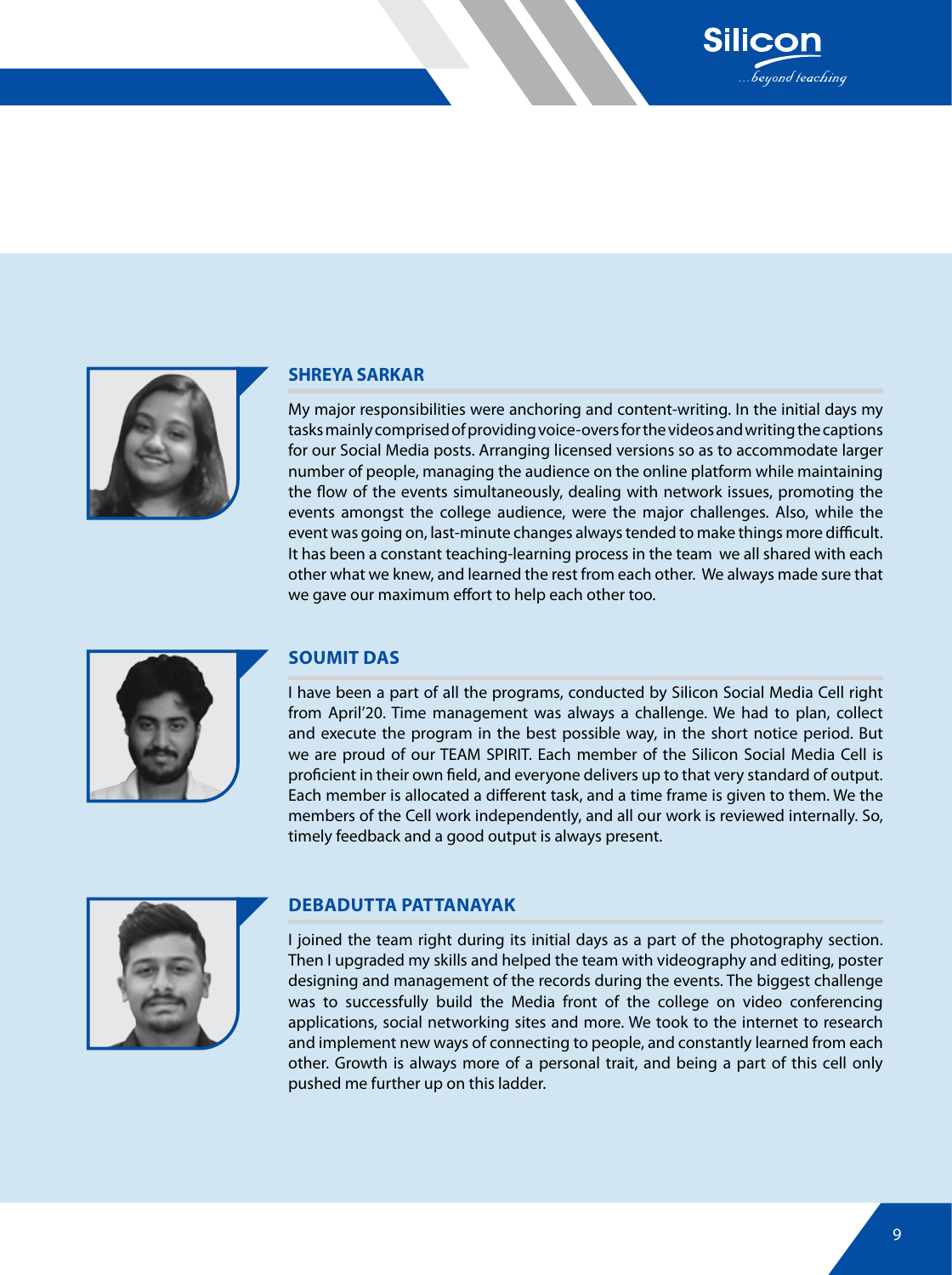## **STUDENTS' CORNER**

## **Bitcoin**

**SLATE** 

Bitcoin is a decentralized digital currency that you can buy, sell, exchange directly, without an intermediary like a bank. Bitcoin's creator, Santoshi Nakamoto, originally described the need for "an electronic payment system based on cryptographic proof instead of trust."

Each and every Bitcoin transaction that's ever been made exists on a public ledger accessible to everyone, making transactions hard to reverse and difficult to fake.

Since its public launch in 2009, Bitcoin has risen dramatically in value, although it was once sold for under \$150 per coin as of March 1, 2021; One Bitcoin now sells for almost \$50000.Because its supply is limited to 21 million coins, many expect its price to only keep rising with time, especially as more large, institutional investors begin treating it as a sort of digital gold to hedge against market volatility and inflation.

#### **How does a Bitcoin work?**

Bitcoin is built on a distributed digital record called a blockchain. As the name implies, blockchain is a linked body of data, made up of units called blocks that contain information about each and every transaction, including date and time, total value, buyer and seller, and a unique identifying code for each exchange.

"Once a block is added to the blockchain, it becomes accessible to anyone who wishes to view it, acting as a public ledger of crypto-currency transactions," says Stacey Harris, consultant for Pelicoin, a network of crypto-currency ATMs.

Blockchain is decentralized, which means it's not controlled by any one organization. "It's like a Google Doc that anyone can work on," says Buchi-Okoro, cofounder of African crypto-currency exchange Quidax. "Nobody owns it, but anyone who has a link can contribute to it, and as different people update it; your copy also gets updated."

#### **How to Use Bitcoin?**

In the U.S. people generally use Bitcoin as an alternative investment, helping diversify a portfolio apart from stocks and bonds. You can also use Bitcoin to make purchases, but the number of vendors that accept the crypto-currency is still limited.

Big companies that accept Bitcoin include Overstock, AT&T and Twitch.

• You may also find that some small local retailers or certain websites take Bitcoin, but you'll have to do some digging. Example- PayPal .

• "They have 346 million users and they're connected to 26 million merchants," says Spencer Montgomery, founder of Uinta Crypto Consulting.

#### **How to Buy Bitcoin?**

Most people buy Bitcoin via exchanges, such as Coin base. Exchanges allow you to buy sell and hold cryptocurrency, and setting up an account is similar to opening a brokerage account you'll need to verify your identity and provide some kind of funding source, such as a bank account or debit card.

#### **How to Invest in Bitcoin?**

Like a stock, you can buy and hold Bitcoin as an investment. You can even now do so in special retirement accounts called Bitcoin IRAs.

> **Prayas Raj Mahapatro** CST, 4th Sem.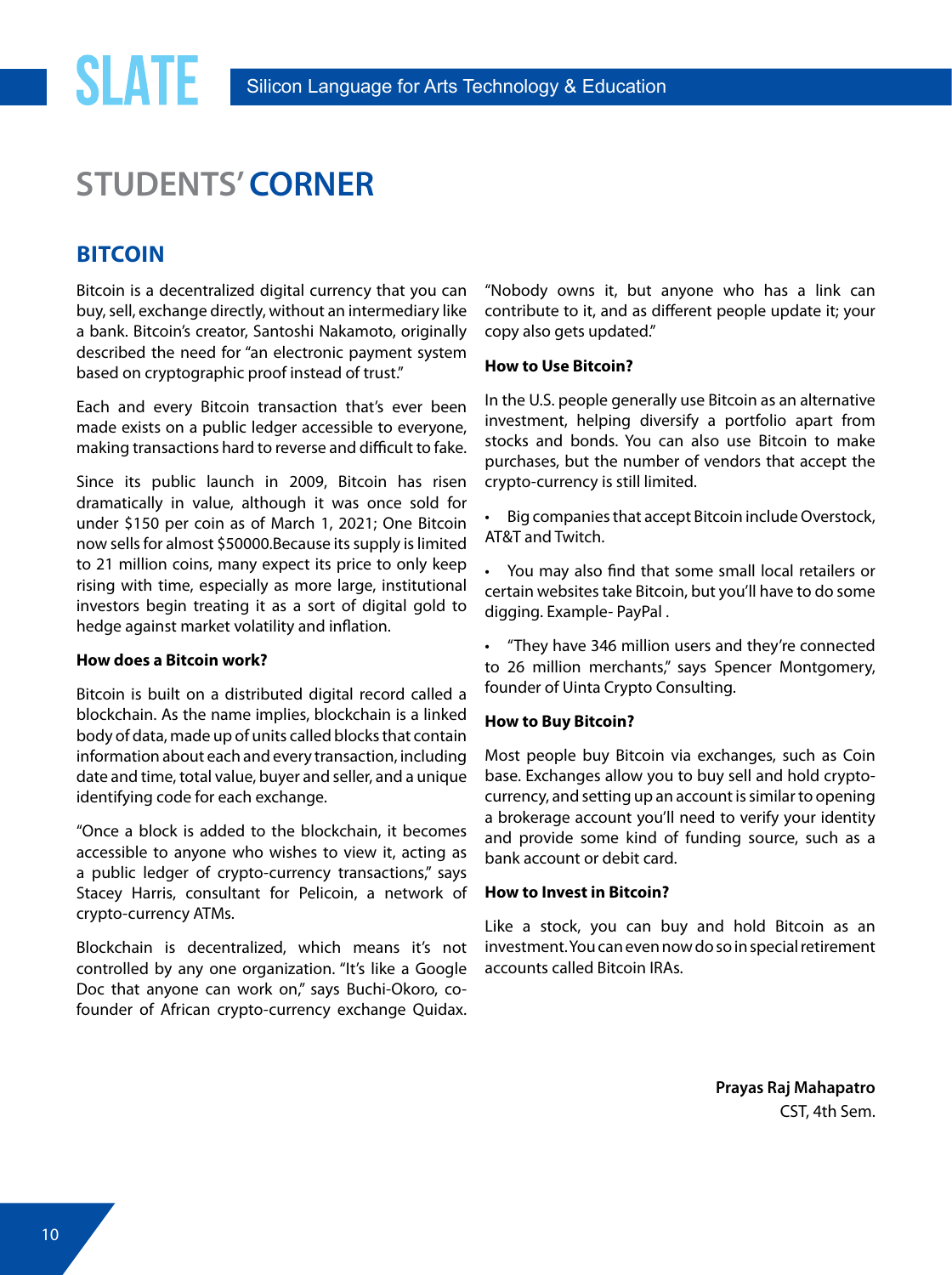## **Pablo Neruda**

"Only a burning patience will lead to the attainment of a splendid happiness." Pablo Neruda

Over time, many poets came to pen poems on nature but not many had the eye for details like Pablo Neruda. Originally written in Spanish, his poems often used straightforward language, everyday experience and objects to create lasting impact. Often hailed as a romantic and revolutionary, Neruda adopted many styles on his way to greatness over a career spanning half a century.

The influential poet of the 20th century was born in 1904 in Paral, Chile. His father worked for a railroad and wanted his son to follow in his footsteps. But Ricardo wasn't interested in trains and wanted to be a poet. Neruda was 14-year-old when he first published his poems in a magazine. When his father came to know if his son's poems, he burned the writings.

From then on, Ricardo wrote under the pen name Pablo Neruda. Neruda published his first collection *Crepusculario* (Book of Twilights) when he was still in his teens. A year later, he published what would become his most popular collection, 20 Love Poems and a Song of Despair. It was a collection of poems where he used the natural world as a metaphor for a doomed love affair.

Back in the day, even successful poets usually weren't very well paid. So to make a living, Neruda took a job as an honorary diplomat representing Chile in countries around the world. During his time in Spain, he became politically active when the Spanish Civil War broke out in 1936. From this point on, Neruda's poetry and his life both became more political as his friend and fellow poet Federico Garcia Lorca was executed.

During this time, he wrote his next major work, *Residence on Earth*, a collection of surrealist poems. Many of these poems were experimental, merging epic landscapes, supernatural themes and feelings of longing with discussion of political strife as he described the horrors of the Spanish Civil War with great detail.

**Silicor** 

yond teaching

After returning to Chile, Neruda became a senator for the Communist Party. As an anti-communist government took control of Chile, Neruda and his wife were forced to flee to avoid arrest. While in exile, he published his influential *Canto General*, a collection of more than 200 poems.The book, which many consider as his masterpiece, was Neruda's attempt to retell the entire history of Latin America through poetry, touching on everything from its flora and fauna to its politics and wars.

Two years later, with a new government in power, Chile welcomed Neruda home as a hero. As he was cherished as a hero in his country, Neruda was awarded the Nobel Prize for literature in 1971. Neruda died just two years later. While the timing of death sparked rumors of a political conspiracy, he remains a source of inspiration for revolutionaries around the globe. Even today, Neruda's lines are recited at protests and marches worldwide.

> **Swayanshu Mallick** ECE, 8th Sem.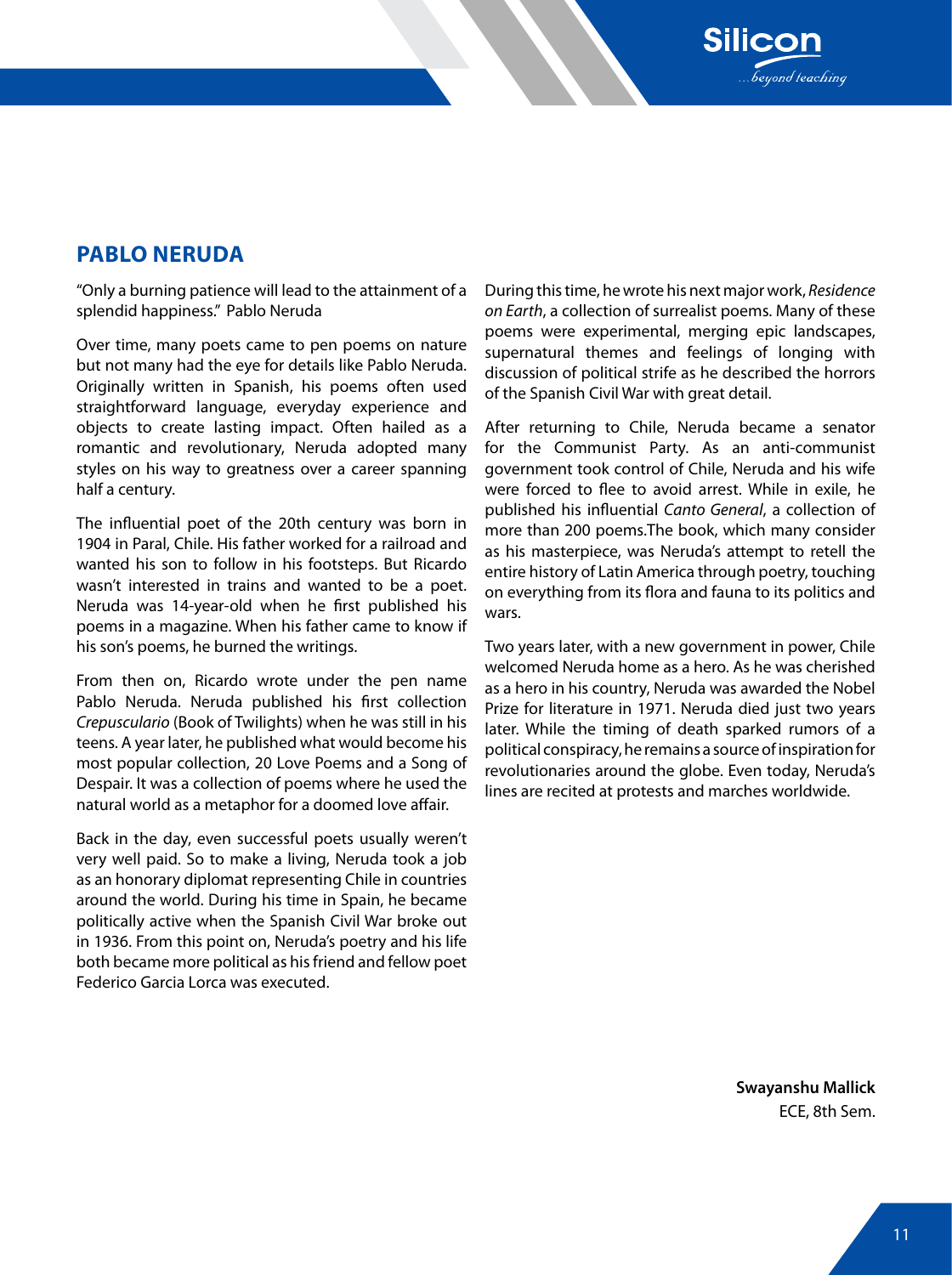### Silicon Language for Arts Technology & Education

#### **Darkseid**

**SLATE** 

In the silence of the perilous dark expanse, There was an old teal wooden window. Somewhere a mystery was obscured. A voice was calling out. Curiosity longed to find a partner there.

Revealing, the window creaks sideways, And who ought to wait there? None but a tree A green, lustrous, fruit-bearing gay tree. It was spring then, perhaps.

In a flash, Autumn arrives. The tree lies bold and barren, sparse, coarse and rough. The leaves have been piled up, And set on fire. I notice a few beautiful flowers amongst them. I run, desperate to save them. For they were indeed pretty, and quite lively, Ought to be rescued, preserved and well-taken-care-of.

> Suddenly, the fire sky-rocket. The pile of leaves gain life, There are screams heard. I run at the speed of light. But my efforts vanish into thin air. For I realize, I now sit in a gallery. I am all but a mere spectator.

On the centre stage, there's a throne. Death sits on it. I am now wide-eyed. I see the set. I see the cast.

I see men in white coats. They are sweating to the best of their efforts. Clinging to utilize the last of the resources. But Evil runs deep, equipped with a Midas touch.

There prevails a silence in the dialogues, Despair and helplessness in the air. A prayer on every lip. Yet a backdrop of pearly cruel laughter.

> The curtains fall, And the question appears, "Can this fight be ever won?"

> > **Isha Bharadwaj** CSE, 8th Sem

#### **Death of A Poet**

Stamped beneath the bag of sweet dreams, As the stars knelt down the black beauty; The moths commenced their diurnal duty, He woke up and dressed his silent scream,

His palace, the one window and two paper cups, Sword and Staff treasured on the desk; The cot on Earth and the chandelier hung up, Emotions at night? he left them untamed.

"I miss you", he would babble composing, The ink drew his words, a catastrophic ending; "I don't really want you back", the stars were listening, Not anew, but the last verse of his writing.

> Purple shades of warmth would wrap him, Darkness would drape the truth and trust; Silver guards the ember slithering, White would power the already dead lust.

"Let the rain wash away, the pains of yesterday."

Neither lust of the bygone, nor the memories, But of the shield of hope he carries; Yearning for an eternal verse, he tries To live, Brooding apart from sour truth and empty lies.

"I wish to live, until they say, He was a poet, He wrote, He died."

> **Anwesha Mishra** CSE, 4th Sem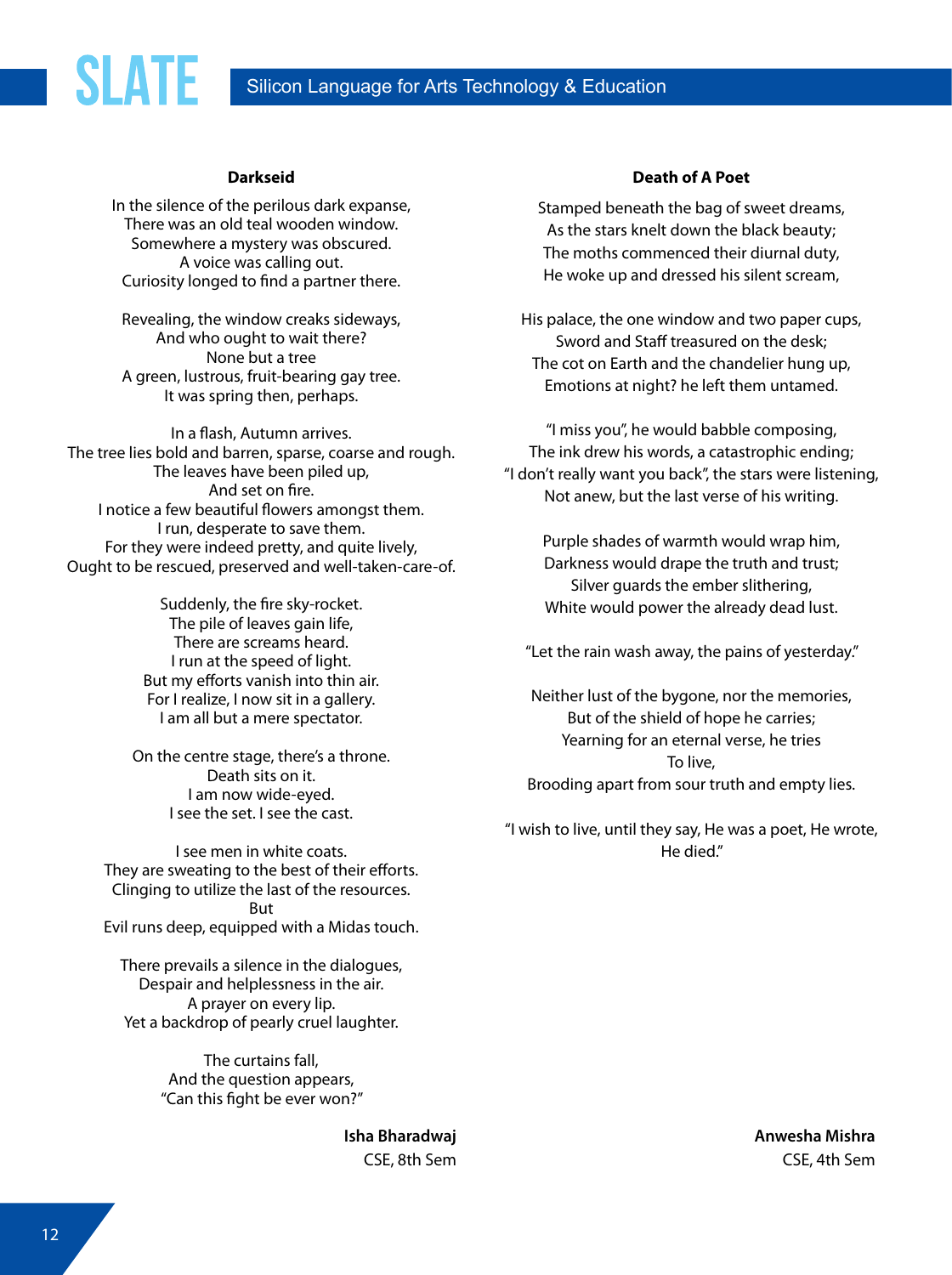

#### **The Lost Arcane**

Did you ever try? Or stood there feigning a cry. Did you just smile? Or you went looking for a mile. Did you ever help? Or all you did was yelp. Did you ever scream? Or was it in a dream. Did you ever ask? Or just put on a mask. Did you light the fire? Or just arranged the pyre. Did you just push? Or hid behind the bush. Because all I heard was a "shush". Did you get the bone? At the break of dawn. Or was it just the throne? In your mind all alone. Did you again frown? When I took time to drown. Did you sign the pact? Or did I spoil the act. Did you sell my life? Or just run the rife. Because I saw you holding the knife. Did you ever see the pain? Or busy removing the stain. Now that it's my reign, Did all that go in vain? Because I saw you put the gown, When I wore the crown.

#### **Trespass**

The last time I cried over your absence, is the day I miserably failed to sketch my patience. On days when nothing but holding back seems easier, will you be the sunshine granting me hopes to respire?

Even though you're a feel away, isn't it weird, how I still get lost midway? There's not a day when I feel this void any lesser, but how else do I cherish an ounce of this love any better?

I have become a prisoner behind the bars of time yet, writing you letters is still my favorite crime, because hope is no more a benchmark I look forward to, when all roads have ceased leading to you.

Often, I trespass through the corridors of your heart, if someday I misplace these letters thereby, would you care or just tear'me apart, to avoid the silence those full stops impart?

**Alekshya Mishra** CSE, 4th Sem.

**Saswati Rath** E&IE, 8th Sem.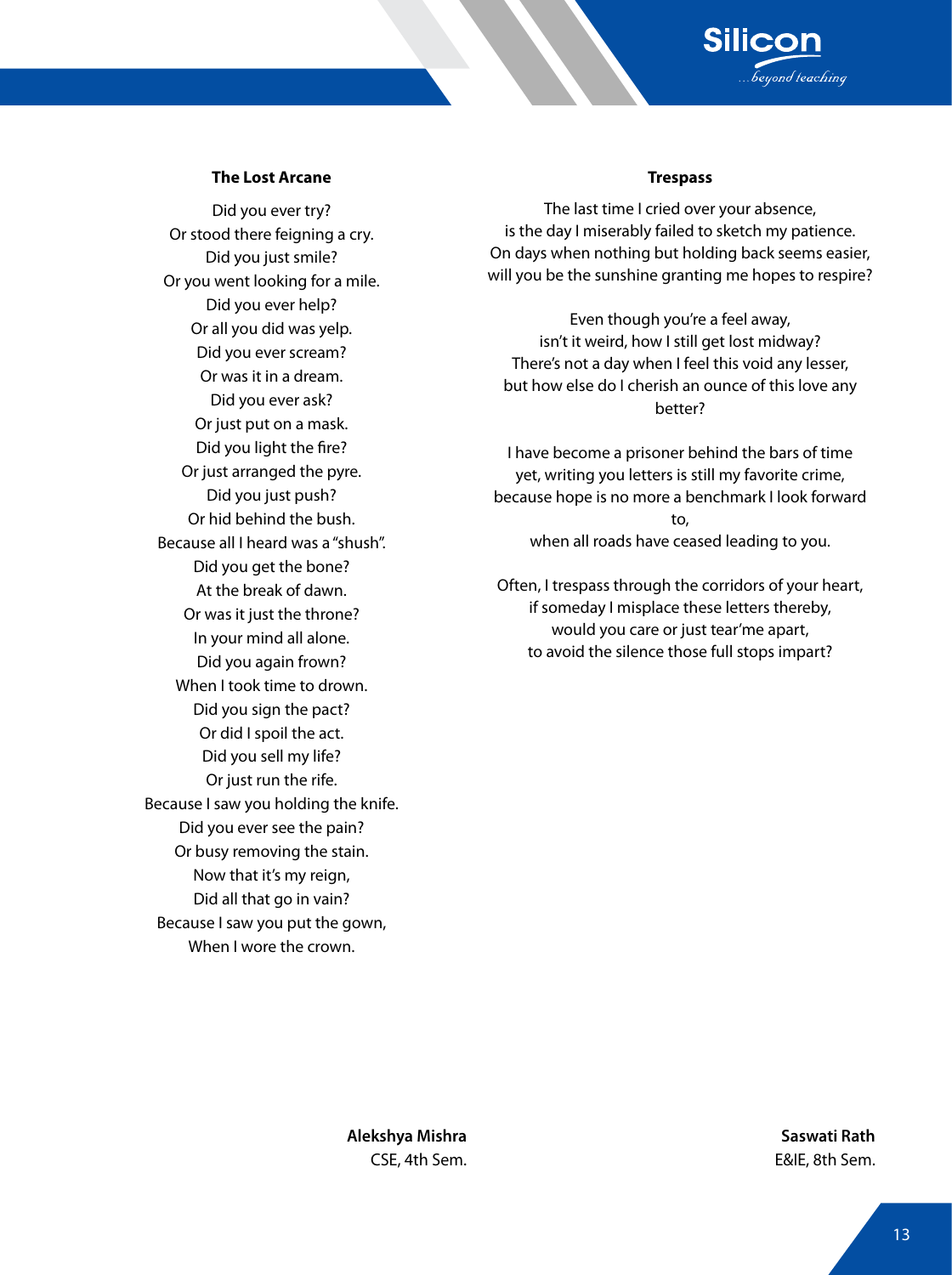#### **RUDAALI - A Lost Chronicle**

**SLATE** 

Ever wondered who will cry if you die?

Were you noble enough that people will mourn your death?

Somewhere deep in the Thar, the women were still inside the house due to traditional norms, while the men of the village gathered to pay their respects to the deceased and then there came women dressed in black. They wailed, beating their chest and the ground in front of them. Everyone looked as they grieved and mourned the death.

These women are known as Rudaalis or professional mourners. Yes, they make a living out of mourning. Coming from a lower caste, these women are into a very uncommon profession of crying at funerals. Wearing black sarees, as considered to be the favourite colour of Lord Yama (the god of death), these women are summoned to express grief.

Unlike other professions, this profession isn't born out of passion. The lower caste women are ill-treated, and poverty forces them into this. The job demands one to cry and mourn, and these women are ready to sell their tears to make a living out of it. To keep up with the performance, the Rudaalis often think about their own painful lives to induce crying.

Till about 30 years ago, they would charge for wailing and rolling on the ground, beating one's chest and accompanying the corpse to the cremation ground. They received rice and old clothes. The food they got was raw onions and leftover Rotis.

Over the years, with rising literacy rates and migrations, families now prefer sophisticated, quieter funerals, forcing the Rudaalis to increasingly lose their relevance and get pushed to the realms of obscurity. The Rudallis now have no option except to switch to other jobs. With increased literacy rate and escalated awareness regarding social stigma, such a fascinating line of work in rural areas is being pushed to extinction.

**Prabhudatta Mishra,** CSE, 6th Sem.

#### **MY CYBERSPACE**

Ransomware is a type of malicious software (malware) that encrypts a victim's files and blocks access to data or a computer system, until the victim pays a ransom fee(normally in Bitcoin) to the attacker within a stipulated time. The origin of Ransomware dates back to 1989 when the "AIDS virus" was used to demand ransom from the victims.

The attackers use several ways to launch a ransomware attack, but the two most prevalent types are: Encryptors & Screen Lockers. Encryptors hide/encrypt the data on a system rendering them useless and Screen Lockers block access to an entire computer system with a screen lock. Victims are asked to pay the ransom amount. After payment they may receive a decryption key to reestablish access to data and systems. The vectors used for such attacks are usually 'Phishing' or 'Social Engineering'.

Normally the attackers target organizations with security loopholes or they select tempting targets that are most likely to pay the ransom quickly, for example Government organizations, Medical facilities & Law firms etc. But some of the ransomwares are designed to spread indiscriminately.

Some of the major ransomware attacks were: WannaCry (Attack designed to exploit Microsoft OS, infected over 250,000 systems worldwide), Crypto Locker (First ransomware that required cryptocurrency for payment (Bitcoin), NotPetya( Considered one of the most damaging ransomware attacks, infected and encrypted the master boot record of a Microsoft Windows-based system), Bad Rabbit(Targeted media companies in Russia and Ukraine), Thanos (Sold as ransomware as a service)

Experts have devised/suggested various ways to prevent Ransomware. Some of which are mentioned below:

- Defend your email, mobile devices, web browsers, servers and networks against Ransomware.
- Keep your OS patched.
- Be careful while giving administrative privileges for software installations
- Use whitelisting software, which prevents execution of unauthorized applications.
- And the most basic- Take regular back-ups.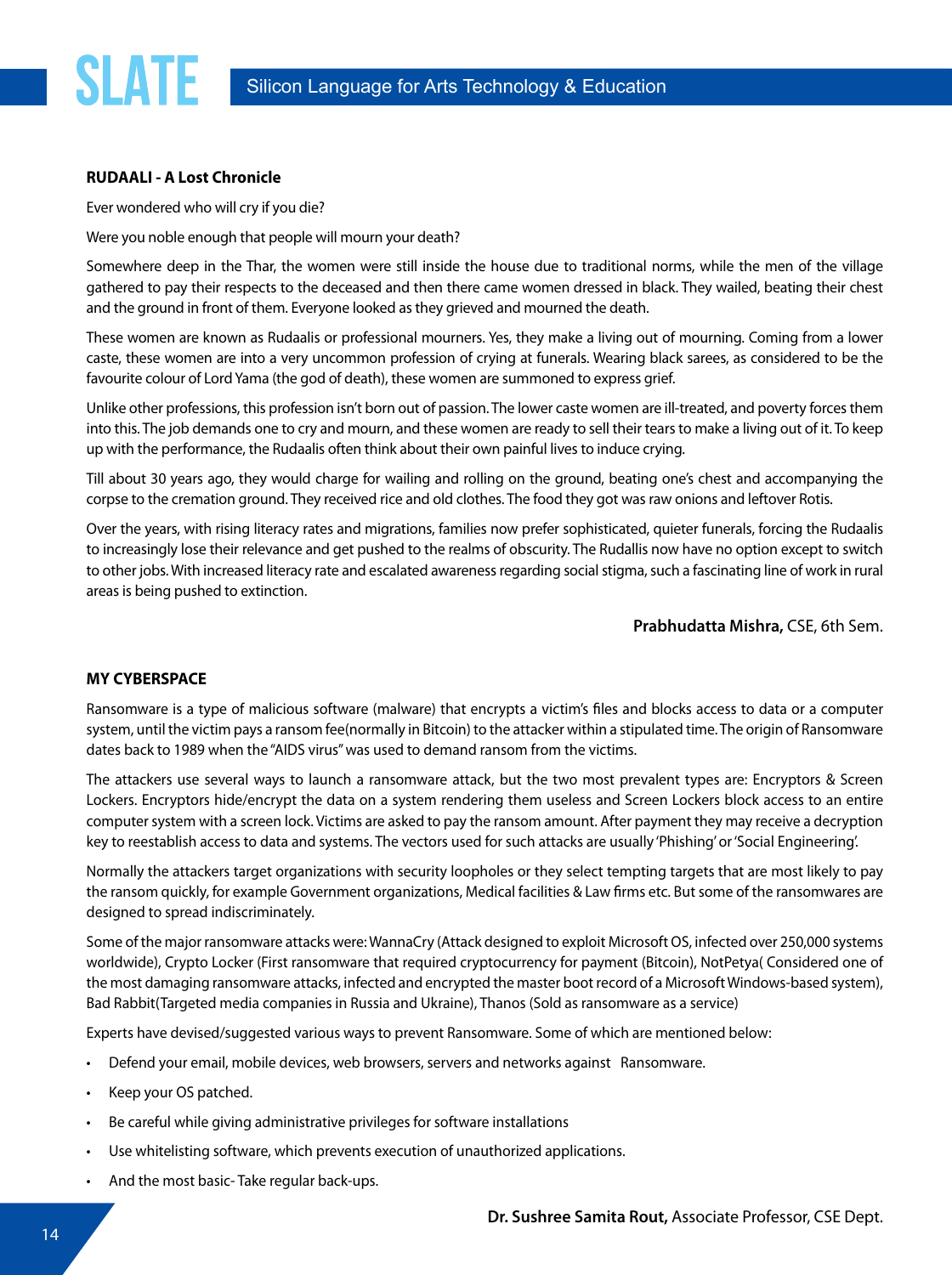## **Alumnus Speaks...**

## **My Experience from Student Life to Corporate World**



Like any other student, my initial goal was to complete my Engineering degree and get placed in a reputed firm.

This is what we engineering students dream of!! Don't we?

Student Life is the best life, but we don't realise it until we graduate. My engineering days were the best, I made good memories of the four years I spent in college. The initial two years went by swiftly, then came the year of deciding our career ahead,

yes the Campus Interview time!! , we had early campus interviews, like in the 3rd year of engineering. The tension in the environment reflected everything. So proud to be a Siliconite as we were guided with proper training and preparations to crack the placement.

In the first campus interview, I cracked TCS !

Yeah!! But trust me this isn't the final journey.

But more importantly, finishing 3rd & 4th year was much more important .

Somehow, after being placed, I chose to work in another company in another country.

I was a fresher, with no experience and faced a lot of questions, "Are you aware of skill sets? You don't have any experience" etc. I was determined, anyhow I need to crack it. "if everyone, says this then how will I start my work and gain experience", this was my reply to my interviewer.

By God's grace, I was selected. My first job was as an ERP Consultant, not in any IT firm, rather in a non-IT company. I got very good exposure in learning and gaining experience.

**Silicon** 

yond teaching

It's always easy to learn more in a small company rather than in a big company.

Then I evolved, I learnt Oracle Apps myself. Worked on a few assignments being a part-time Corporate Trainer. I loved teaching. And my experience helped me to build my career ahead with Oracle Apps technology.

After 3 years of working, I decided to return to India, to prepare for my MBA, but the same year may be within 3-4 months again I got placed in TCS as an experienced employee. I felt TCS was my destiny!! I joined back as Oracle Apps Consultant. Must admit it wasn't easy for me to switch from a non-IT company to an IT company. In the initial years I struggled, then I got the grip of it. I chose to be Oracle HRMS Functional Consultant

Corporate life is very different from your student life. You need to learn technologies within a week to start to work like a pro. Sometimes the deadlines and pressure would be high too. After a few years in TCS, I went as faculty to mentor the freshers at ILP centre, Ahmedabad. This was again an amazing experience. While you are working in an IT firm, you always need to upgrade your technical skills, you need to do many certifications both internal and external. You will face the appraisal, promotion cycles. You need to work on many other skills like your communication, managerial etc. These days cloud is in demand, my project demanded cloud DB as well. My journey has ups and downs from a team member to a team lead. But each day is an opportunity to learn something new. Each experience counts.

> **Cetana Das** ETL lead TCS